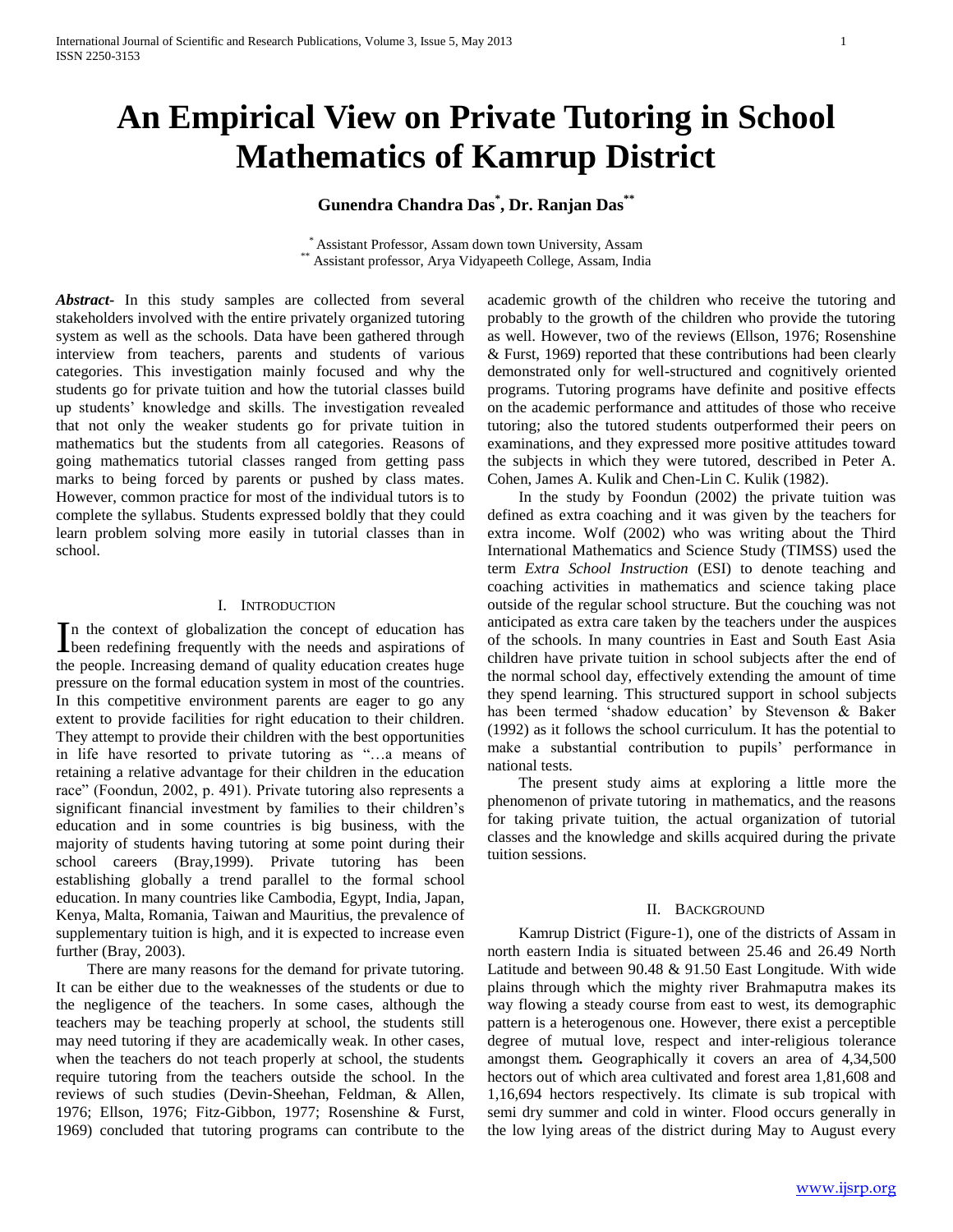year. Late flood during the later part of September & October also occurs. The occurrence of flood in the district is due to the river Bahmaputra and its Tributaries. The population of the district is a unique blend of different races, cultures and religions.

Total population in the district is 35,96,292 and its density  $520/\text{km}^2$  (1,400/sq mi) with literacy 70.95 percent (census, 2011).



### **School education system**

 As India is developing country with enormous human resources the government has realized the importance of educational development and therefore, provides required importance in education resulting progress. However, there are some areas which are yet to be emphasized. Different levels are there in school education system prevailed in India, given in the Table-1. The list of the various types of the schools prevailed in the country is given in Table-2.The list of the Boards and Councils administering the school education system is given in the Table-3. There are several subjects taught at school *e.g*. language, literature, social studies, science and mathematics. From stakeholders' point of view mathematics has been considering as a difficult subject.

#### **Table-1. Levels of schools in India:**

| S1<br>N <sub>0</sub> | Level       | Description                                                                                                            |
|----------------------|-------------|------------------------------------------------------------------------------------------------------------------------|
| 1                    | Pre Primary | Here, kids from 3 to 5 years of age prepare to enter school education through<br>play group, nursery and Kindergarten. |
| 2                    | Primary     | It includes the age group of children of 6-11 years studying in<br>classes from I to V                                 |
| 3                    | Middle      | It consists of children studying in classes from VI to VIII of an age rang 12 to<br>14 years.                          |
| $\overline{4}$       | Secondary   | It consists of students studying in classes IX and X of ages 15 and 16                                                 |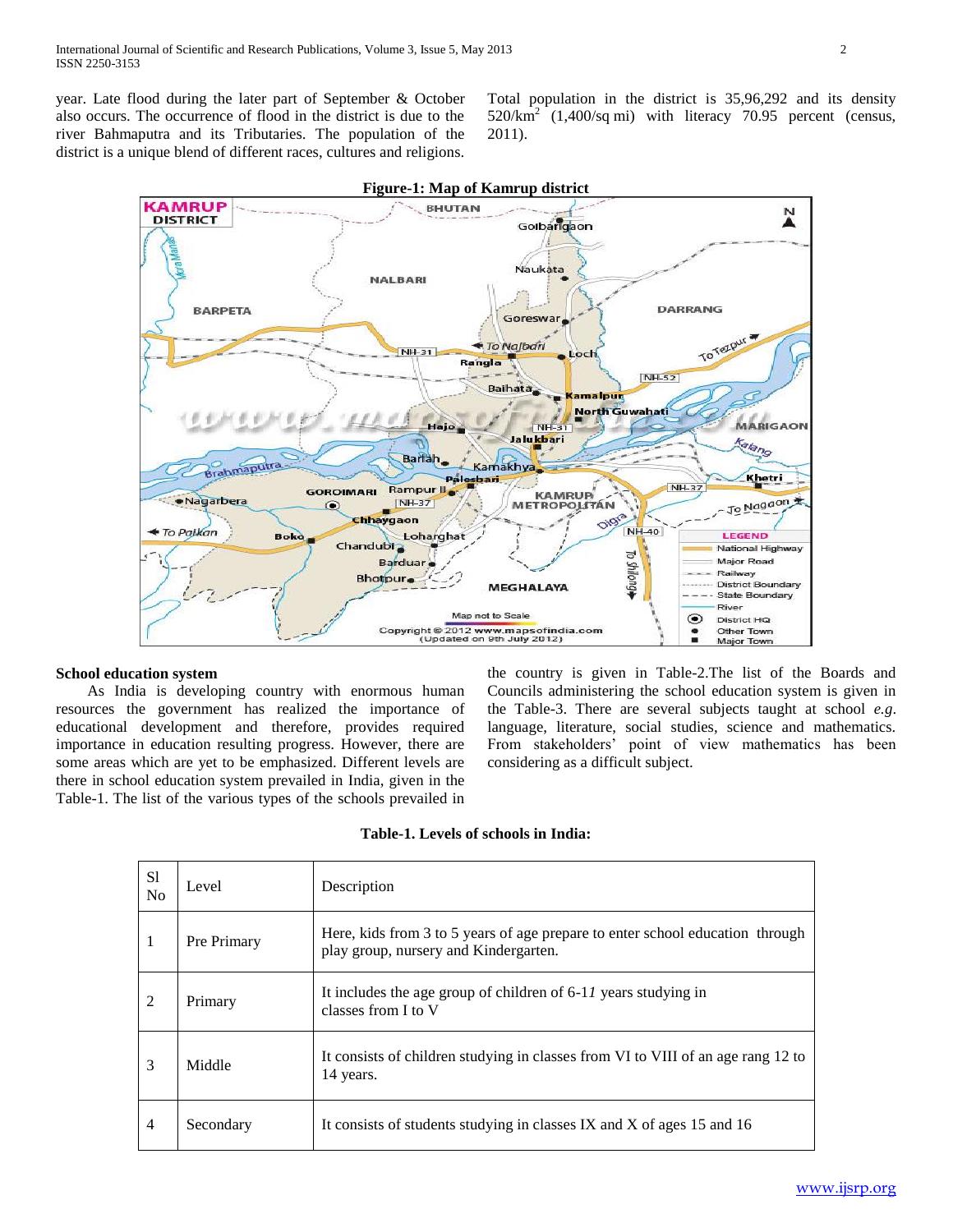$\mathbf{I}$ 

Г

|  |  | Senior Secondary   It consists of students studying in classes XI and XII of ages 17 and 18 |
|--|--|---------------------------------------------------------------------------------------------|
|--|--|---------------------------------------------------------------------------------------------|

### **Table-2. Various types of the schools:**

| S1<br>N <sub>0</sub> | Type of school | Description                                                                                                 |
|----------------------|----------------|-------------------------------------------------------------------------------------------------------------|
|                      | Government     | Fully managed by Government                                                                                 |
| 2                    | Provincialized | Partially managed by Government                                                                             |
| 3                    | Recognized     | Government has recognized for provincialization, but has not come<br>under government management/assistance |
| $\overline{4}$       | Non-recognized | Established by private effort and only<br>with permission of Government                                     |
| 5                    | Private        | Established and run by private party                                                                        |

# **Table-3. Boards and Councils for school education in India:**

| $S1$ No | Board/council                                                             | Description                                                                                                                                                                                                                                                                                                |  |  |
|---------|---------------------------------------------------------------------------|------------------------------------------------------------------------------------------------------------------------------------------------------------------------------------------------------------------------------------------------------------------------------------------------------------|--|--|
| 1       | The Central Board of<br>Secondary Education<br>(CBSE)                     | Under the department of education, Govt. of India, it conducts<br>examination and looks after the functioning<br>of schools accredited to central education system from<br>primary to senior secondary level                                                                                               |  |  |
| 2       | under The<br><b>Boards</b><br><b>State Government</b>                     | State Board of education looks after the educational<br>issues up to senior secondary level. However, Some states have separate<br>board for secondary and higher secondary levels                                                                                                                         |  |  |
| 3       | The Council of Indian<br>School Certificate<br><b>Examination (CISCE)</b> | It conducts two examinations 'Indian Certificate of Secondary<br>Education' and 'Indian School Certificate'. Indian Certificate of<br>secondary education is a k-10 examination for class X completers and<br>Indian school certificate is a k-12 public examination conducted for<br>class XII completers |  |  |
| 4       | The National Open<br>School (NOS)                                         | It was established by the Government of India in 1989. It is for those<br>students who are unable to attend formal schools.                                                                                                                                                                                |  |  |

# III. METHODOLOGY

 In this empirical study, data regarding the private tutoring practices were gathered from the various stakeholders, amongst others teachers, students, and parents. Total 30 teachers, 51 students and 34 parents from different secondary schools under both of the private as well as government sectors have been participated in the study willingly, when approached. However, some of the parents hesitated to express openly about the prevailing private tutoring trend. For actual responsiveness from the stakeholders and convenience to conduct survey forms were designed separately to extract their inherent feel on this trend which had to be filled by them. Through the survey form for teachers, some reasons and viewpoints were sought, like reason of giving private tuition, about the organization of effective private tutoring session, what something difference is there in the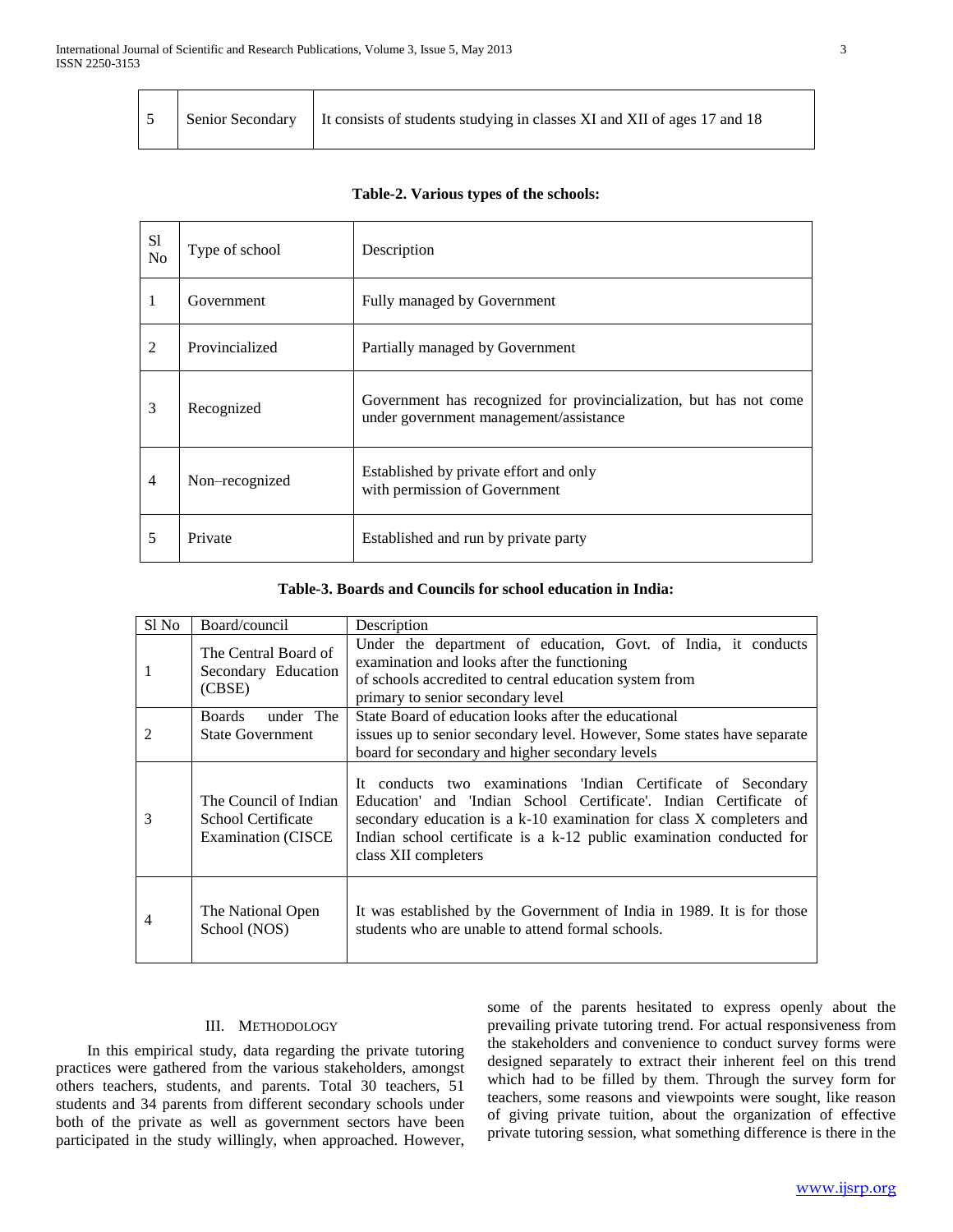school's formal class and in the tutorial class, in spite of teaching by the same teachers. After survey form filling episode an interview programme was structured with the teachers for clarifications. Through another survey form for the sample students, the reasons of taking private tuition in mathematics, how the tutorial class help in understanding mathematical concept were expected from the students. Parents viewpoints on this serious issue were also considered through another separate interview programme.

# **Survey and interviews for the teachers**

 The mathematics teachers participated here are from different secondary schools who provide private tuition in mathematics in secondary level i.e., from  $6<sup>th</sup>$  to  $10<sup>th</sup>$  standard.

# *What is your viewpoint on private tuition?*

 Most common reason was it is extra care to the students, especially to the weaker students. Two teachers stated that it is an attempt by some teachers concerned in the particular subject to lead the students into comfortable zone of learning the subject.

#### *Why do you provide private tuition?*

 Most of them expressed that they provide private tuition for extra revenue and to enhance their efficiency level of teaching. Another important reason was given that the students need to practice more and more problems especially harder level problems for which they extend their helping hand. Three of them claimed that it was their genuine profession.

#### *What do you focus in private tutoring session?*

 Their common response was to complete the syllabus with sufficient problems solving. Only two teachers pointed out that they helped the students for preparation of examinations by discussing some previous years examinations question papers.

#### *How many students are there in one tutorial class?*

 Only three teachers mentioned that they gave private tuition in individual basis. Otherwise, most of the teachers interviewed gave tuitions in groups comprising 5 to 25 students. Although, private tuition provided group wise, individual attention for each student was there, they claimed so.

#### *How do you plan to conduct the tutorial classes?*

 Most of the teachers mentioned that they used to check home work first given in the previous class followed by explanation about the concerned topic from the syllabus with solving few problems, then asked the students individually if anything was left to understand. Most of them used to teach 2 hours in a week in two classes at their own residence. However, 7 teachers used to attend the tutorial classes at different places and 4 teachers used to teach individually going student's home.

# *Is tutorial class necessary for the students if they attend the classes regularly in the school?*

 Unanimously all of them mentioned to be not necessary for all categories of students. However, they agreed on necessity of extra care i.e., private tutoring as they mentioned earlier, in the subject for the weaker students.

# *What type of materials do you follow for tutorial classes, text books, reference books or notes prepared by you?*

 The general response in this regards was that they relies on their self prepared notes. However, they mentioned about text books also which was used for practice only. Students to be interested attentive they had to take the help of day to day life situations, few of them opined.

# *How do you handle if students do not complete their assigned homework?*

 All of the teachers used to give verbal warnings, calling parents and taking words from the students to complete homework on the spot in front of them.

# *Do you evaluate the students in your tutoring classes through any tests?*

 Most of the teachers stated that they organize class tests frequently, immediately after completion of a chapter students had to face a test on that particular chapter. However, few of them disagreed it and mentioned that they assess through the tests held in the schools, because, schools organized sufficient tests and more than that was not necessary.

#### *Finally, do you want to put any comment?*

 Surprisingly, 5 teachers strongly opposed the private tutoring system that there should be a legal action against the system despite, they involve with the system. Significantly, 7 teachers opined that if the students don't put their interest in school's formal classes regularly because of having private tuition, then it would be a threat to the formal education system. Others commented that for slow learners or weaker students private tutoring system was justified otherwise they would not be able to perform better. However, going for private tuition is being an established culture for all students, they added. A common complain from the teachers was that it was very difficult to make the students involvement concentrated in the regular school classes, because they value activities in tutorial classes more and more than what they do in the school classes.

#### **Survey on students**

 All of them acknowledged about the contribution of private tuition in their learning mathematics. Private tuition provide an opportunity to understand the concepts and to solve lot of problems including higher difficulty level, they stated. Few students significantly mentioned that there is always a friendly environment among the teachers and the students in the tutorial classes unlike in school for which the students didn't hesitate to ask anything. The students noted that in tutorial classes syllabus is covered comfortably emphasizing on difficult problems with making practice of previous years' examination question papers. The students expressed that they did not choose the private tutor themselves, on the basis of parents' recommendation they choose the tutor. Few students stated that whatever they work in the school classes, if that is practiced again in tutorial classes then that becomes easier to understand.

#### **Survey on parents concerned**

 The parents, participated in the interview were very concerned about the scenario prevailing in the schools. As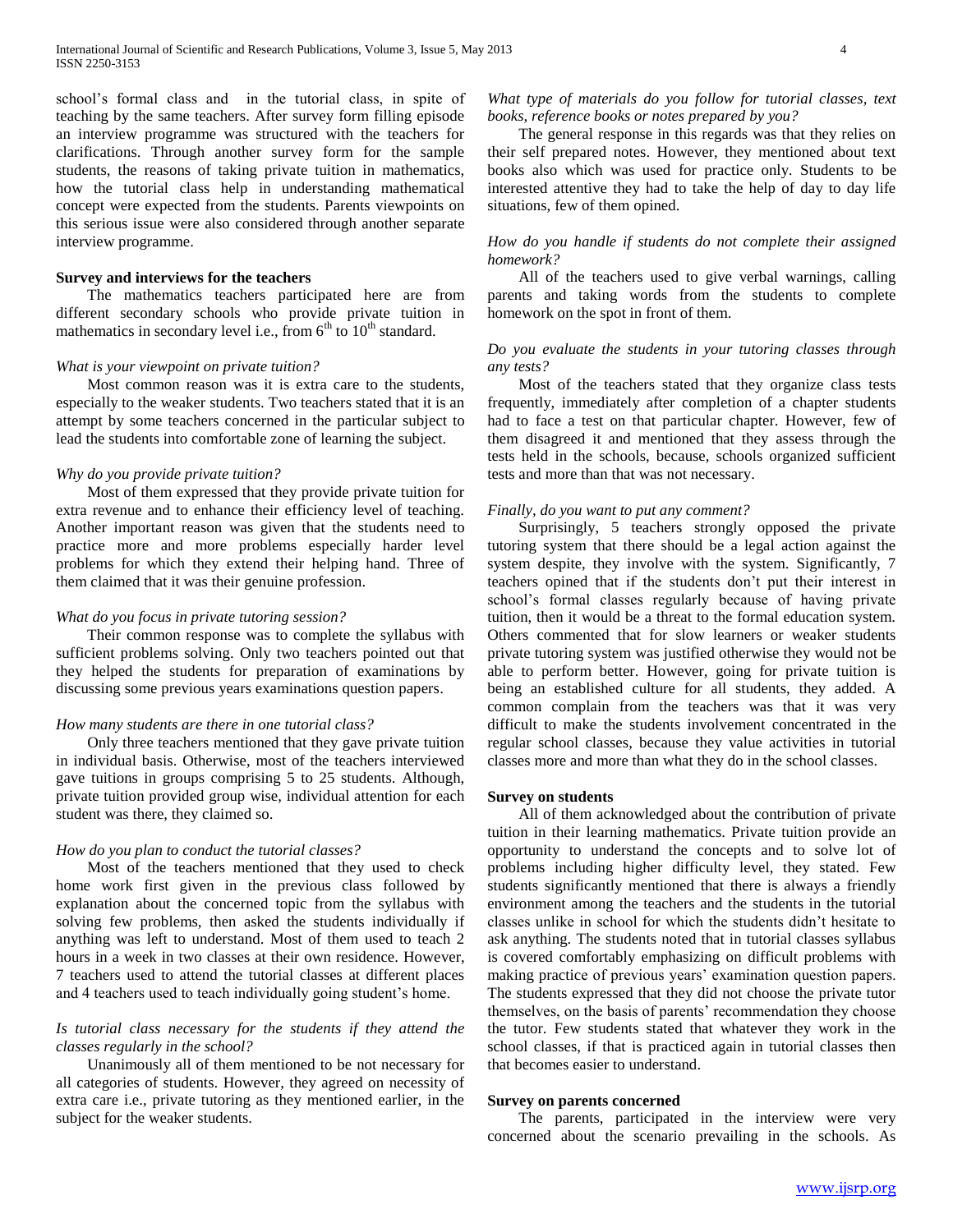mathematics is key subject in school curriculum it is very important to score good in this subject to be helped in further studies, they commented. So, to improve children's mathematical performance they use to take the help of private tutors. They choose their private tutor on the basis of feed-back from other parents. They believe that only attending the school class students can't perform this subject satisfactorily. The interviewed parents mentioned that they consult with the tutor all everything about their children transparently at the time of start tuition, and later they meet the teacher frequently to have the feed-back. Some parents stated that their children were weak in mathematics, but when they were engaged with a private tuition then they improved. So, they claimed that private tuition in mathematics is extremely necessary for students, especially, weaker students. Two parents pointed out significantly, that if a private tutor can improve the students' performance in one subject only taking two hours weekly, why it is not possible in school taking four hours weekly in that subject. School authorities can rectify this problem by monitoring properly with necessary actions, they added.

#### IV. DISCUSSION

 In this study the data reflect primarily the main reason of private tutoring is to earn extra revenue whereas from students' points of view it gives more and more practices and doubts clearing opportunities. It is very hard to imagine that how the private tutors complete the course by taking only hardly 2 hours weekly with individual attention and more practices. Moreover, students get the opportunity to practice previous year examination question papers also in tutorial classes before examination. It is really questionable. Does the enrichment strategy or remedial strategy play a role in learners' decision about seeking private tutoring (Baker et al, 2001) ?

 In this study parents are found to be confident that private tutor can develop students' performance in mathematics. Reasonably, all the stakeholders would expect tutoring to have a positive effect on the learners' performance, but research has not yet been able to demonstrate a definite positive correlation. In Polydorides (1986); Fergany (1994), they conducted a study in France, Greece and Egypt, but could not make conclusive findings about the effect of private tutoring on academic achievement. However, Bloom (1984) reported that tutoring gave students a two standard deviation gain above the average of students. Although, tutoring can have beneficial impacts on students' achievement and self-concepts, these are inconsistent, which has been reported in the research regarding the effects on attainment, as well-controlled experimental studies demonstrate strong positive effects (Bloom, 1984; Mischo & Haag, 2002) whereas international surveys do not (Baker *et al.*, 2001).

 All the students concerned with this study unanimously opined that they go for private tuition, especially in mathematics to enrich the subject. However, analysis of the data from the Third International Mathematics and Science Study (TIMSS) carried out in 1995 by Wolf (2002) showed that except for Japan at Population 1, students performed better in mathematics without extra-school instruction. Also according to the students, individual attention and more practices lead them to be enriched through tutoring classes, but the research on effectiveness for tutorial classes carried out in Shanahan, 1998; Elbaum *et al.*,(2000) revealed that the quality of tutoring and the content of the programme influence effectiveness.

 Here in the study, both the parents and the students strongly agreed with the private tutoring system, but, it is not affordable for all parents. So, it may harm enhancing social inequalities by discriminating rich and poor. If the private tutoring system really helps the students in learning mathematics then to what extent the system could be considered to be benefitted by everybody? Both the teachers and the students under the study stated about practices of model/previous year question papers for preparation of examination. Research should be conducted whether there is any significant difference in performance between the students who have access model/previous years question papers and the students who do not. After all, the popularity of private tutoring is growing globally in an unprecedented rate with a potentially large impact. Figure-2, radial cycle represents how various factors contribute to grow up private tutoring and gearing up (Figure-3) for global possession.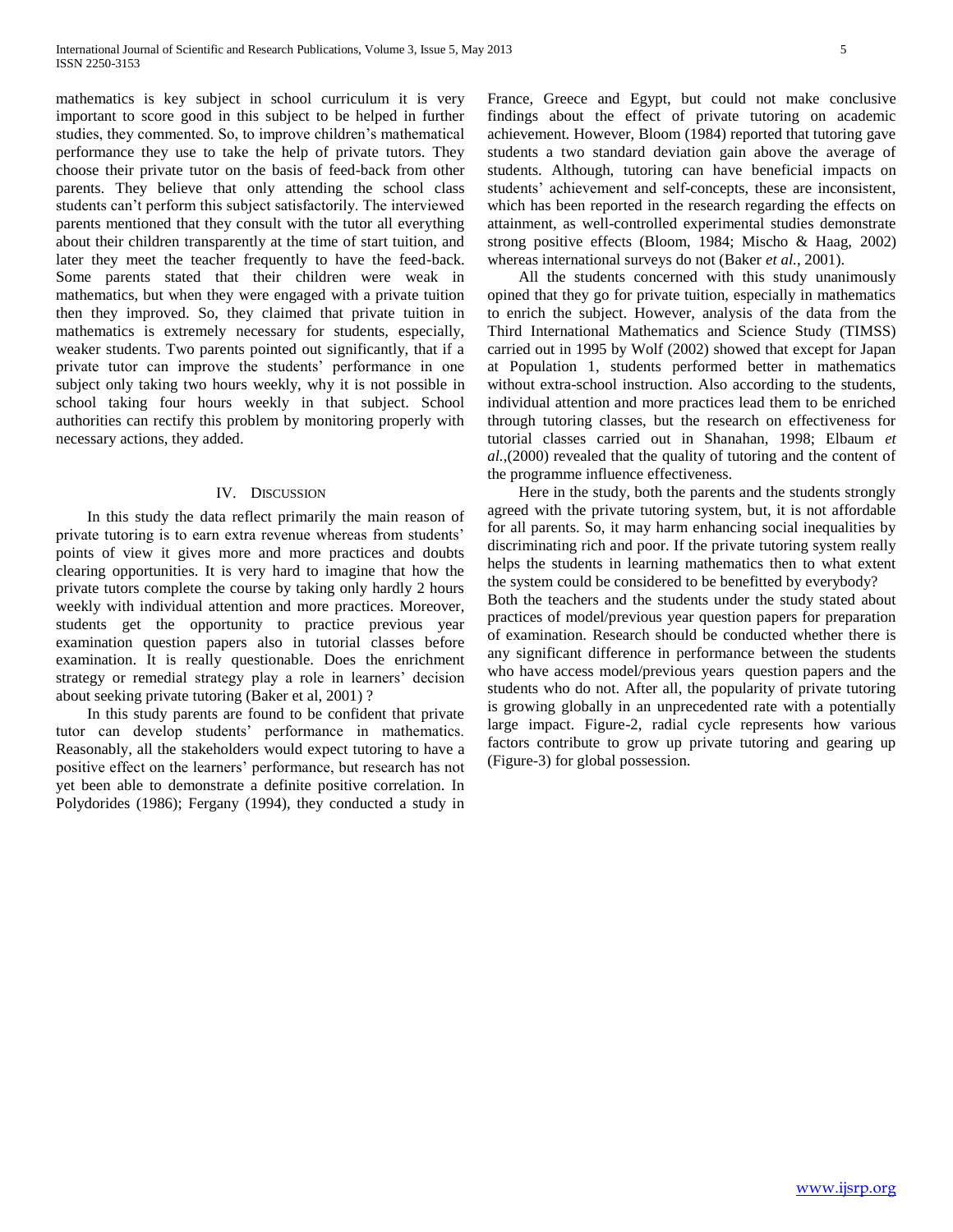

**Figure-3:** Possessing Globally



#### V. CONCLUSION

 The private tutoring trend has been established in the district as grown up across the country and abroad. The unprecedented rate of growing this system is posing a challenge to the regular formal system of education. Students taking private tuition are neglecting school work and the value system; because, in private tuition tutors guide the students from his/her level best with a challenging attitude to enlarge their domains of profession.

Private tutors treat the students and parents strategically always to keep him/her well impressed. To understand mathematical concepts and to develop problem solving skill students must learn from a pedagogically rich teacher in mathematics. If the students keep ignoring regular school works so, then it would be threat to the formal education system. This serious issue has to be emphasized by the policy makers intervening on curriculum, teachers salary structure, pedagogical development, evaluation system etc., and to think what can be executed for the slow learners.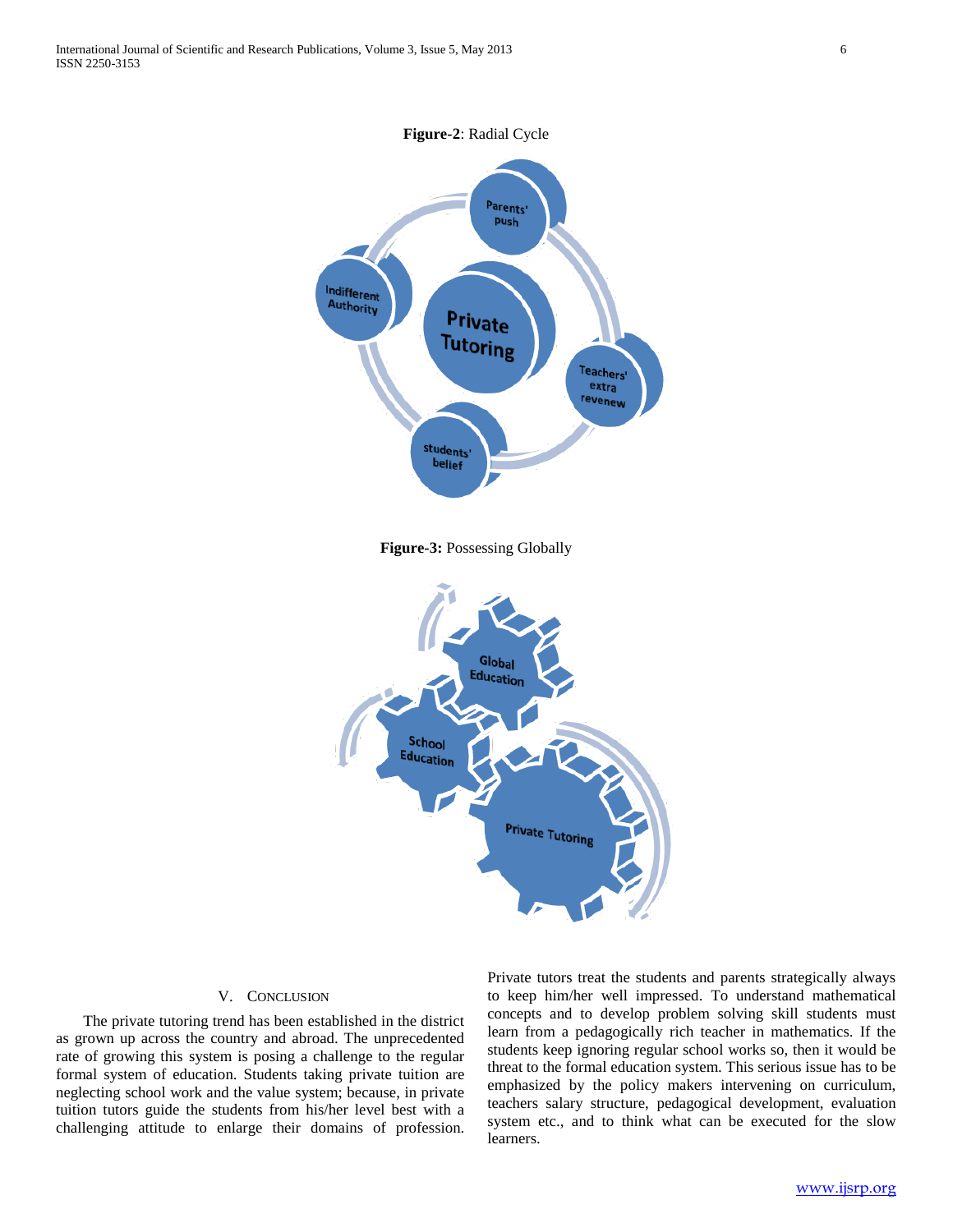#### **REFERENCES**

- [1] Foondun, R. A. (2002). The issue of private tuition: The practice in Mauritius and selected South-East Asian countries. *International Review of Education*, *48*(6), 485-515
- [2] Bray, M. (1999) *The Shadow Education System: private tutoring and its implications for planners*, Paris, UNESCO, International Institute for Educational Planning.
- [3] Bray, M (2003): Adverse effects of private supplementary tutoring: dimensions, implications and government responses. Comparative Education research Centre, The University of Hong Kong
- [4] Devin-Sheehan, L., Feldman, R. S., & Allen, V. L. (1976): Theory and research on cross age and peer interaction: A review of the literature. Review of Educational Research, 46, 355-385.
- [5] Ellson, D.G. (1976) Tutoring. In N. Gage (ed.) *The Psychology of Teaching Methods*, Chicago, IL, University of Chicago Press.
- [6] Fitz-Gibbon. C. T. (1977): An Analysis of tin-Literature of Cross-Age Tutoring. Washington. D C: National Institution of Education.
- [7] Rosenshine, B. & Furst, N. (1969) *The Effects of Tutoring upon Pupil Achievement: a research review*,Washington DC, Office of Education.
- [8] Peter A. Cohen, James A. Kulik and Chen-Lin C. Kulik (1982): Educational Outcomes of Tutoring: A Meta-analysis of Findings, *American Educational Research Journal Summer 1982, Vol. 19, No. 2, Pp. 237-248*
- [9] Wolf, R. M. (2002): Extra-school instruction in mathematics and science. In D. F. Robitaille & A. E. Beaton (Eds.), *Secondary analysis of the TIMSS data* (pp. 331-341).
- [10] Stevenson & Baker (1992). 'Shadow education and allocation in formal schooling: transition to university in Japan', in: American Journal of sociology 97 (6).
- [11] Baker, D.P., Akiba, M., Letendre, G. & Wiseman, A.W. (2001): Worldwide shadow education: outside-school learning, institutional quality of schooling and cross-national mathematics achievement, schooling and cross-national mathematics achievem<br>  $Educational$  Evaluation and Policy Analysis, 23, 1, 1–17. *Educational Evaluation and Policy Analysis*, 23, 1, 1–17.
- [12] Polidorides G (1986): The determinants of educational achievement at the end of secondary schooling: The case of Greece paper presented at the annual meeting of the American Educational Research Association, San Francisco, 16-20, April.
- [13] Fergany, N. (1994): Survey of access to primary education and acquisition of basic literary skills in three governorates in Egypt. Cairo: UNICEF; Almishkat Centre for Research and Training.
- [14] Bloom, B.S. (1984): The 2 sigma problem: the search for methods of group instruction as effective as one-to-one tutoring, *Educational Leadership*, May, 4- 17.
- [15] Mischo, C. & Haag, L. (2002): Expansion and effectiveness of private tutoring, *European Journal of Psychology of Education*, XVII, 3, 263–273.
- [16] Shanahan, T. (1998) On the effectiveness and limitations of tutoring in reading, *Review of Research in Education*, 23, 217–234.
- [17] Elbaum, B., Vaughn, S., Hughes, M.T. & Moody, S W. (2000): How effective are one-to-one tutoring programs in reading for elementary students at risk for reading failure? A meta-analysis of the intervention research, *Journal of Educational Psychology*, 92, 4, 605– 619.

#### **AUTHORS**

**First Author** – Gunendra Chandra Das, Assistant Professor, Assam down town University, Assam, Email: gicidas@gmail.com **Second Author** – Dr. Ranjan Das, Assistant professor, Arya

Vidyapeeth College, Assam, India.

# **Parents Survey Form**

| Gunendra Chandra Das, M Sc, B Ed, Ph D scholar |                                                                                 |                      |                          |  |
|------------------------------------------------|---------------------------------------------------------------------------------|----------------------|--------------------------|--|
| Name:                                          |                                                                                 |                      |                          |  |
|                                                | No of children:                                                                 |                      |                          |  |
|                                                |                                                                                 | No of tutors engaged |                          |  |
| 1.                                             | Why do you send your child for private tuition?.                                |                      |                          |  |
|                                                |                                                                                 |                      |                          |  |
| 2.                                             | Who does insist for private tuition first, you, your child or school teacher?   |                      |                          |  |
|                                                | .                                                                               |                      |                          |  |
| 3.                                             | In which subject/subjects tutorial class is required for your child? And why?   |                      |                          |  |
|                                                | .                                                                               |                      |                          |  |
| 4.                                             | Do you believe that tutorial class is very important to improve in mathematics? |                      |                          |  |
|                                                | .                                                                               |                      |                          |  |
| 5.                                             | What type of tutoring class do you prefer - individual or group and Why?        |                      |                          |  |
|                                                |                                                                                 | .6.                  | How do you choose tutor? |  |